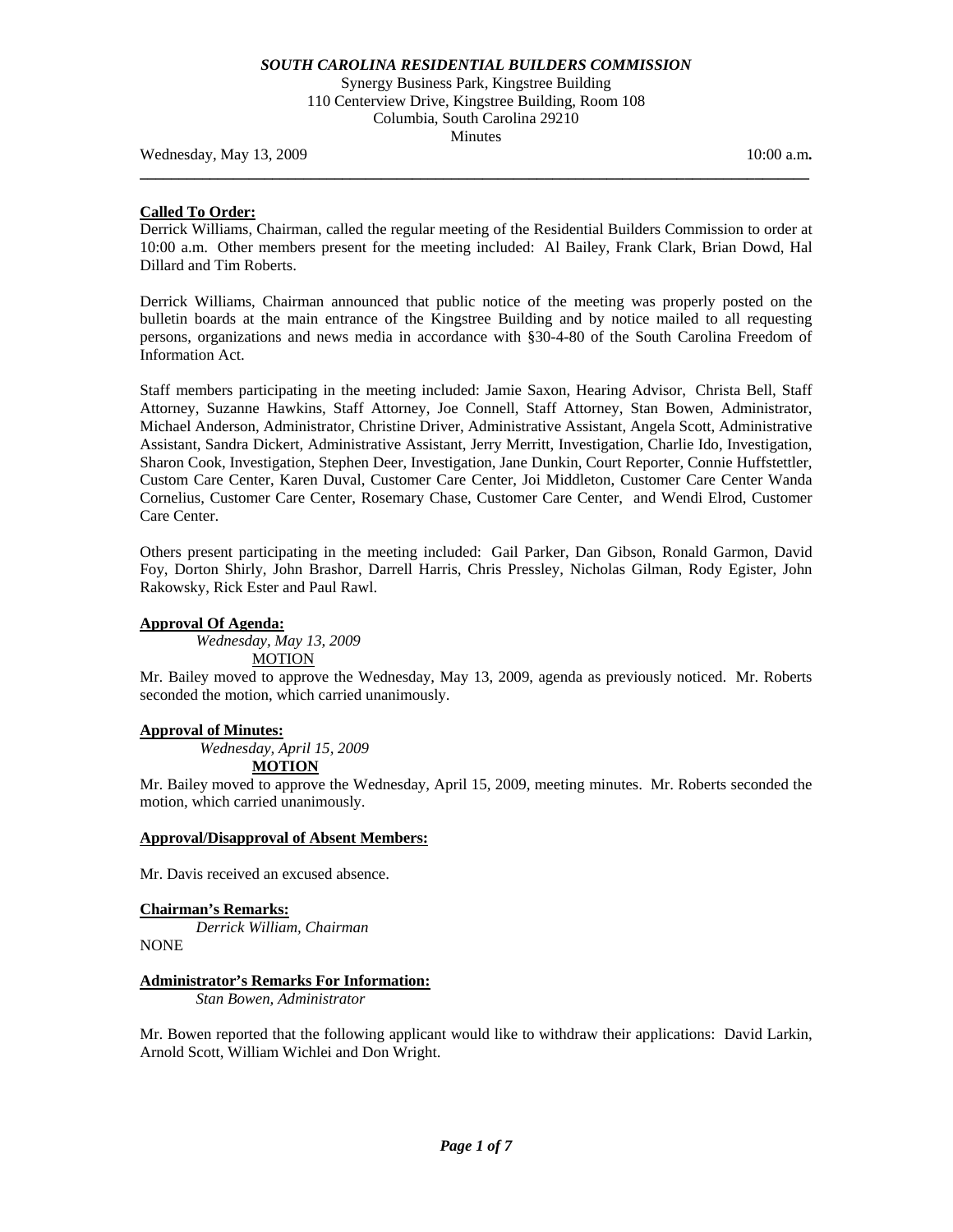Synergy Business Park, Kingstree Building 110 Centerview Drive, Kingstree Building, Room 108 Columbia, South Carolina 29210 Minutes

Wednesday, May 13, 2009 **10:00 a.m. 10:00 a.m. 10:00 a.m. 10:00 a.m.** 

Mr. Bowen reported that ReLAES online service has been updated and allows licensees to update their information and it is automatically updated in the licensing section. He informed the Commissioners that an "FYI" section has been added in their booklets for review.

**\_\_\_\_\_\_\_\_\_\_\_\_\_\_\_\_\_\_\_\_\_\_\_\_\_\_\_\_\_\_\_\_\_\_\_\_\_\_\_\_\_\_\_\_\_\_\_\_\_\_\_\_\_\_\_\_\_\_\_\_\_\_\_\_\_\_\_\_\_\_\_\_\_\_\_\_\_\_\_\_\_\_\_\_\_\_** 

Mr. Bowen introduced Mrs. Connie Huffstettler of the LLR Custom Care Center. Mrs. Huffsettler stated that the Customer Care Center is a part of the Office of Communication. The staff comes from different areas within the agency and brings forth a very broad range of knowledge, skills, experience in customer service and different program areas. They have had technical, board specific and customer service training and all training should be completed within the next few weeks. The Customer Care Center will begin with three Boards but eventually accept all calls that come into agency. Some calls may be referred to the Board's administrator for technical assistance or the licensing section. Mr. Huffsettler presented the Commissioners with the Customer Care Center Telephone Listing and informed them if the staff of the Customer Care Center could be of assistance to then please do not hesitate to contact them.

## Advisory Opinions:

#### *Sheridon Spoon*

Mr. Spoon informed the applicants that were present for the Application Review Hearings that they were present not because a license was denied; but because their license could not be approved at staff level. The Commission made a delegation to Mr. Bowen and his staff to approve applications within a certain range of parameters. If the application does not fall within those parameters the applicant has to come before the Commission for review. Mr. Spoon reminded the applicants to be sworn in and let the Commissioners know if they have any witnesses that were present to give testimony.

Legislative Update: *Robert Selman*  **NONE** 

## **Old Business:**

#### *Discussion of Electrical Definition (Low Voltage):*

Mr. Bowen reported at the last meeting the Commission decided to continue the discussion of the electrical definition (low voltage) until this meeting.

## **MOTION:**

Mr. Bailey made a motion, that a contract that contains electrical work above fifty volts must be performed by a licensed residential contractor; and anything less than 50 volts an electrical residential license would not be required. This would be consistent with the Mechanical Contractor's Board electrical requirement as stated in (§40-11-410(5) (d)). Mr. Roberts seconded the motion, which carried unanimously.

#### **New Business:**

Recommendations of IRC:

## **MOTION:**

Mr. Dowd made a motion, to approve the recommendations of the Investigative Review Committee. Mr. Roberts seconded the motion, which carried unanimously.

#### Application Reviews:

## *Mr. Darrell B. Harris*

Mr. Harris appeared before the Commission because he answered "yes" on his Specialty Contractor's Application that he has been convicted of pled guilty or nolo contendere to a criminal offense. Due to Mr.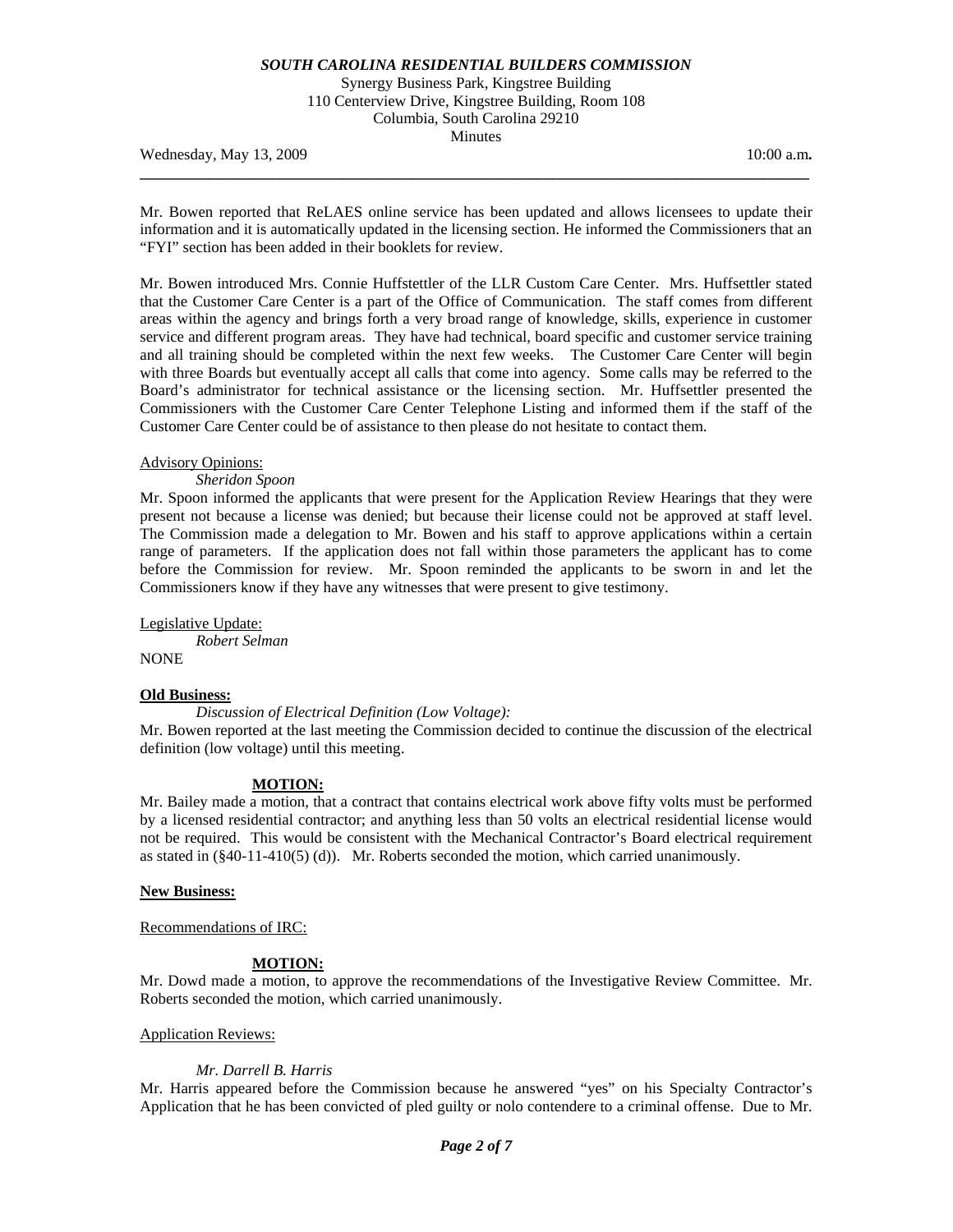Synergy Business Park, Kingstree Building 110 Centerview Drive, Kingstree Building, Room 108 Columbia, South Carolina 29210 Minutes

Wednesday, May 13, 2009 **10:00 a.m. 10:00 a.m. 10:00 a.m. 10:00 a.m.** 

Harris' answer the application could not be processed in a routine manner. Mr. Harris waived his right to counsel. Mr. Harris was sworn in by Mrs. Faye Grainger, Court Reporter.

**\_\_\_\_\_\_\_\_\_\_\_\_\_\_\_\_\_\_\_\_\_\_\_\_\_\_\_\_\_\_\_\_\_\_\_\_\_\_\_\_\_\_\_\_\_\_\_\_\_\_\_\_\_\_\_\_\_\_\_\_\_\_\_\_\_\_\_\_\_\_\_\_\_\_\_\_\_\_\_\_\_\_\_\_\_\_** 

Mr. Harris appeared before the Commission and offered the following testimony. Mr. Harris testified that he was convicted of Assault and Battery of High and Aggravated Nature on January 23, 2007. He was sentence two years; suspended to one year probation; which ended on January 22, 2008. He presented a letter from his probation stating that he is no longer on probation. He testified that he has satisfied the tax lien of \$540.00.

# **MOTION:**

Mr. Bailey made a motion, to approve Mr. Harris' Specialty Contractor's Application. Mr. Roberts seconded the motion, which carried unanimously.

# *(This proceeding was recorded by a court reporter in order to produce a verbatim transcript if requested in accordance with the law.)*

### *Mr. Nicholas Gilman*

Mr. Gilman appeared before the Commission because he answered "yes" on his Residential Home Builder's Application there have been any judgments, liens or claims filed against his or his business entities that he has been associated with within the past five (5) years. Due to Mr. Gilman's answer the application could not be processed in a routine manner. Mr. Gilman waived his right to counsel. Mr. Gilman was sworn in by Mrs. Faye Grainger, Court Reporter.

Mr. Gilman appeared before the Commission and offered the following testimony. Mr. Gilman testified that he has a tax lien from Department of Revenue for failure to file taxes in 2002. The tax lien is in the amount of \$35,000.00. Mr. Gillman testified that he paid his 2002 tax return in March 2009, but they haven't been processed.

#### **MOTION:**

Mr. Bailey made a motion, to allow Mr. Gillman to sit for the Residential Builder's Examination once he provides proof that he has satisfied the tax lien with the Department of Revenue. Mr. Clark seconded the motion, which carried unanimously.

*(This proceeding was recorded by a court reporter in order to produce a verbatim transcript if requested in accordance with the law.)* 

*Mr. Brian L. Neese* 

Mr. Neese did not appear. No Action Taken

### *(This proceeding was recorded by a court reporter in order to produce a verbatim transcript if requested in accordance with the law.)*

## *Mr. Richard A. Estee*

Mr. Estee appeared before the Commission because he answered "yes" on his Residential Home Builder's Application there have been any judgments, liens or claims filed against his or his business entities that he has been associated with within the past five (5) years. Due to Mr. Estee's answer the application could not be processed in a routine manner. Mr. Estee waived his right to counsel. Mr. Gilman was sworn in by Mrs. Faye Grainger, Court Reporter.

Mr. Bailey asked to be recused because of prior acquaintance.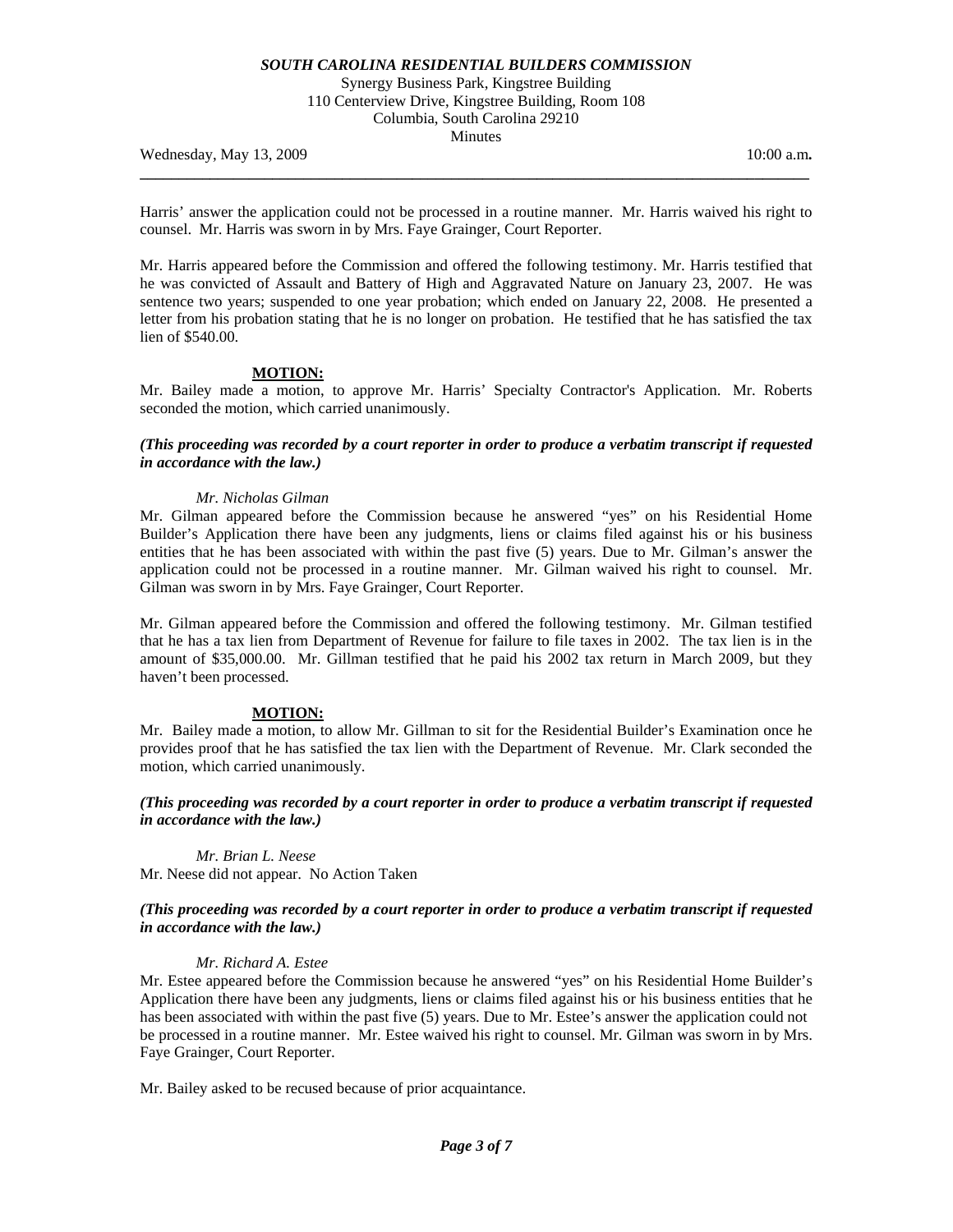Synergy Business Park, Kingstree Building 110 Centerview Drive, Kingstree Building, Room 108 Columbia, South Carolina 29210 Minutes

**\_\_\_\_\_\_\_\_\_\_\_\_\_\_\_\_\_\_\_\_\_\_\_\_\_\_\_\_\_\_\_\_\_\_\_\_\_\_\_\_\_\_\_\_\_\_\_\_\_\_\_\_\_\_\_\_\_\_\_\_\_\_\_\_\_\_\_\_\_\_\_\_\_\_\_\_\_\_\_\_\_\_\_\_\_\_** 

Wednesday, May 13, 2009 10:00 a.m.

Mr. Estee appeared before the Commission and offered the following testimony. Mr. Estee testified that he was the sole owner of a Meridian Builder, Inc., which subsequently went bankrupt in late 2006-2007. A number of his homes were sold; many were foreclosed; and most of the subcontractors were paid in full, but there where several that was not paid. Lenders for the real estate equipment and vehicles filed liens and judgments against the company and himself being that he was the personal guarantor of the company.

# **MOTION:**

Mr. Clark made a motion to enter into executive session to seek legal advice. Mr. Dowd seconded the motion, which carried unanimously. Mr. Clark made a motion to come out of executive session. Mr. Roberts seconded the motion, which carried unanimously.

# **MOTION:**

Mr. Dowd made a motion that Mr. Estee must provide proof that he has rectified or made arrangements to make restitution to satisfy the liens prior to taking the Residential Home Builders Examination. Mr. Clark seconded the motion, which carried unanimously.

# *(This proceeding was recorded by a court reporter in order to produce a verbatim transcript if requested in accordance with the law.)*

# *Mr. Dorton E. Shirley*

Mr. Shirley appeared before the Commission because he answered "yes" appeared before the Commission because he answered "yes" on his Specialty Contractor's Application that he has been convicted of pled guilty or nolo contendere to a criminal offense. Due to Mr. Shirley's answer the application could not be processed in a routine manner. Mr. Shirley waived his right to counsel. Mr. Shirley was sworn in by Mrs. Faye Grainger, Court Reporter.

Mr. Shirley appeared before the Commission and offered the following testimony. Mr. Shirley testified in 2002 he was convicted of possession with the intent to distribute methamphetamine.

# **MOTION:**

Mr. Roberts made a motion to grant Mr. Shirley's Specialty Contractors registration. Mr. Dowd seconded the motion, which carried unanimously.

*(This proceeding was recorded by a court reporter in order to produce a verbatim transcript if requested in accordance with the law.)* 

*Mr. Rody Egister, Jr.*  Continuance Requested - No Action Taken

## *(This proceeding was recorded by a court reporter in order to produce a verbatim transcript if requested in accordance with the law.)*

# *Mr. Paul Rawl, Jr.*

Mr. Rawl appeared before the Commission because he answered "yes" on his Specialty Contractor's Application that he has been convicted of pled guilty or nolo contendere to a criminal offense. Due to Mr. Rawl's answer the application could not be processed in a routine manner. Mr. Rawl was sworn in by Mrs. Faye Grainger, Court Reporter. Mr. Rawl was represented by Mr. John Rakowsky, Esquire.

Mr. Rakowsky informed the Commissioners that Mr. Rawl was convicted for two counts of sexual conduct with a minor. He served a ten year sentence and was released in August 2008. He will be released from probation in July 2010. He presented a letter from Mr. Rawl's psychologist. Mr. Rawl has to get prior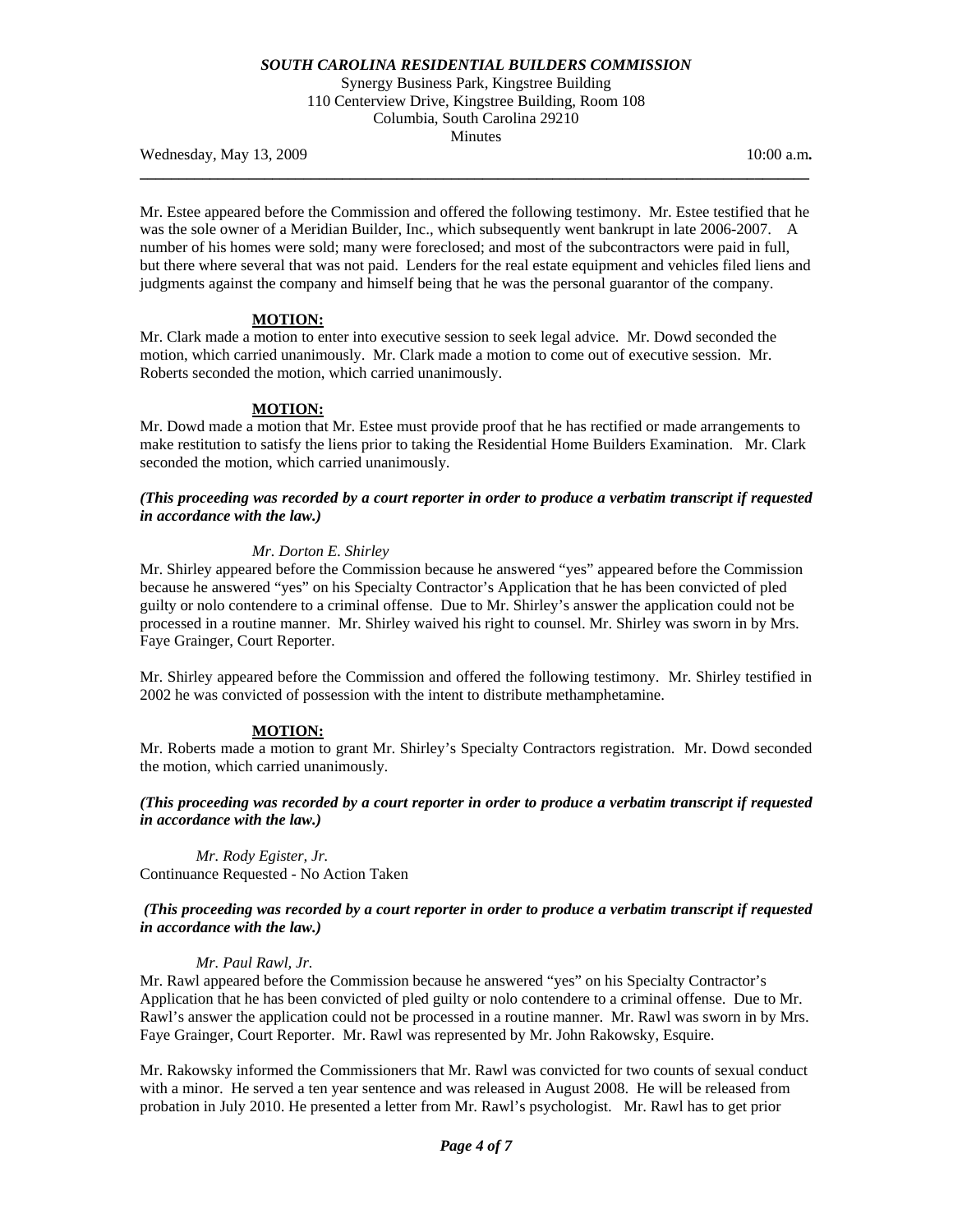Synergy Business Park, Kingstree Building 110 Centerview Drive, Kingstree Building, Room 108 Columbia, South Carolina 29210 Minutes

**\_\_\_\_\_\_\_\_\_\_\_\_\_\_\_\_\_\_\_\_\_\_\_\_\_\_\_\_\_\_\_\_\_\_\_\_\_\_\_\_\_\_\_\_\_\_\_\_\_\_\_\_\_\_\_\_\_\_\_\_\_\_\_\_\_\_\_\_\_\_\_\_\_\_\_\_\_\_\_\_\_\_\_\_\_\_** 

Wednesday, May 13, 2009 10:00 a.m. **10:00 a.m. 10:00 a.m. 10:00 a.m.** 

approval from his probation officer before accepting any type of employment.

Mr. Rawl testified that prior to his conviction he was in the home improvement business for approximately 20 years.

## **MOTION**:

Mr. Clark made a motion, to approve Mr. Rawl's Specialty Contractor's Registration; with a probationary status until July 2010; all jobs Mr. Rawl accepts must be approved by his probation officer; and he must furnish a \$5000.00 surety bond. Mr. Bailey seconded the motion, which carried unanimously.

## *(This proceeding was recorded by a court reporter in order to produce a verbatim transcript if requested in accordance with the law.)*

## *Mr. Chris Pressley*

Mr. Pressley appeared before the Commission because he answered "yes" on his Specialty Contractor's Application that he has been convicted of pled guilty or nolo contendere to a criminal offense. Due to Mr. Pressley's answer the application could not be processed in a routine manner. Mr. Pressley waived his right to counsel. Mr. Pressley was sworn in by Mrs. Faye Grainger, Court Reporter

Mr. Pressley appeared before the Commission and offered the following testimony. Mr. Pressley testified that he was convicted for possession with the intent to distribute marijuana. He has a few driving under suspension charges, but his driver's license is current. He will be released from probation on June 3, 2009, and all fees paid by June 3, 2009.

## **MOTION:**

Mr. Bailey made a motion, to grant Mr. Pressley's Specialty Contractor's Registration; and he must furnish a \$5000.00 surety bond. Mr. Dowd seconded the motion, which carried unanimously.

## *(This proceeding was recorded by a court reporter in order to produce a verbatim transcript if requested in accordance with the law.)*

#### *Mr. Ricky Harcrow, III*

Mr. Bowen informed the Commissioners that Adrienne Youmans, Director asked that Mr. Harcrow be placed on the Agenda. Mr. Harcrow was in communication with the Director's Office. Mr. Harcrow was sent notification of the meeting but was not present. No action was taken.

## *(This proceeding was recorded by a court reporter in order to produce a verbatim transcript if requested in accordance with the law.)*

### **Citation Appeals:**

Mr. Jamie Saxon, Advice Attorney

#### *Mr. Ronald Garmon*

Mr. Garmon appeared before the Commission to appeal of 4 citations; 1229, 1230, 1231, and 1232. Mr. Garmon was represented by Mr. Don Gibson, Esquire. Mrs. Christa Bell represented that State.

## **MOTION:**

Mr. Roberts made a motion to enter into executive session to seek legal advice. Mr. Clark seconded the motion, which carried unanimously. Mr. Clark made a motion to come out of executive session. Mr. Dowd seconded the motion, which carried unanimously.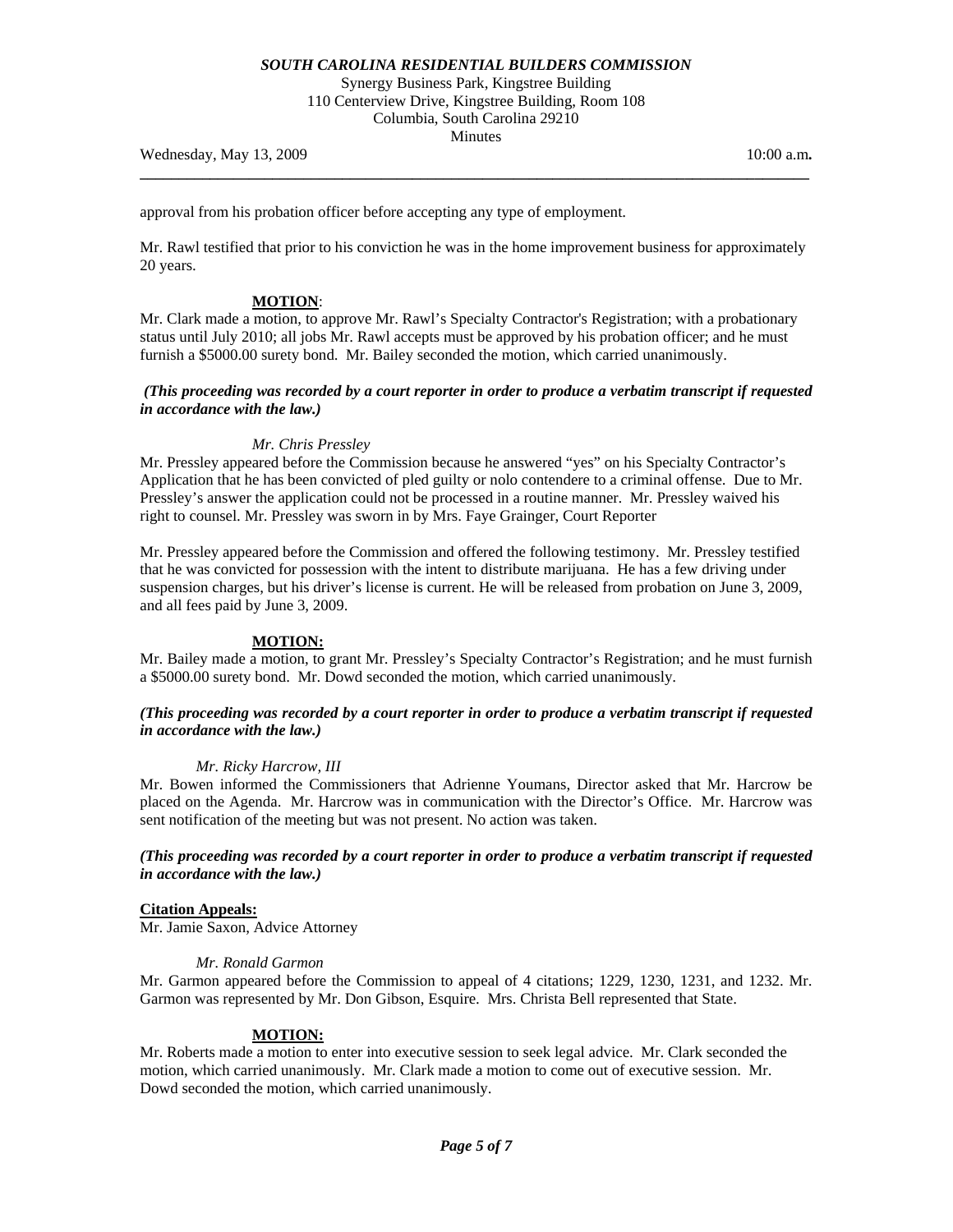Synergy Business Park, Kingstree Building 110 Centerview Drive, Kingstree Building, Room 108 Columbia, South Carolina 29210 Minutes

**\_\_\_\_\_\_\_\_\_\_\_\_\_\_\_\_\_\_\_\_\_\_\_\_\_\_\_\_\_\_\_\_\_\_\_\_\_\_\_\_\_\_\_\_\_\_\_\_\_\_\_\_\_\_\_\_\_\_\_\_\_\_\_\_\_\_\_\_\_\_\_\_\_\_\_\_\_\_\_\_\_\_\_\_\_\_** 

Wednesday, May 13, 2009 **10:00 a.m. 10:00 a.m. 10:00 a.m. 10:00 a.m.** 

## **MOTION:**

Mr. Bailey made a motion, to grant a continuance until such time as the Commissioners had time to review the transcript. Mr. Dowd seconded the motion, which carried unanimously.

*(This proceeding was recorded by a court reporter in order to produce a verbatim transcript if requested in accordance with the law.)* 

### **Reinstatement:**

*Mr. William Wichlei* 

A continuance was granted.

*(This proceeding was recorded by a court reporter in order to produce a verbatim transcript if requested in accordance with the law.)* 

## **Approval of Administrator's Report and Recommendations for Bond Claims:**

 *Mr. Bruce, Mantz, Mr. James E. Degenford, Mrs, Lisa Stanley, Mr. Docia Corder, Mr. Bobby Glover, Mr. Alvin Miles, Mr. David Phillips, Mr. Bobby Glover, Mr, Edward Yager and Mr. David Slice.* 

Mr. Bruce, Mantz, Mr. James E. Degenford, Mrs, Lisa Stanley, Mr. Docia Corder, Mr. Bobby Glover, Mr. Alvin Miles, Mr. David Phillips, Mr. Bobby Glover, Mr, Edward Yager and Mr. David Slice were not present.

## **MOTION:**

Mr. Bailey made a motion, to approve the citations against Mr. Mantz, Mr. Degenford, Mrs. Stanley, Mr. Corder, Mr. Glover, Mr. Miles, Mr. Phillips, Mr. Glover, Mr. Yager and Mr. Slice. Mr. Roberts seconded the motion, which carried unanimously.

*(These proceedings were recorded by a court reporter in order to produce a verbatim transcript if requested in accordance with the law.)* 

# **Hearing Officer's Recommendations:**

*Mr. David Foy* 

Ms. Suzanne Hawkins represented the State. Mr. Clark asked to be recused because he was the Hearing Officer. Mr. Foy waived his right to counsel. Mr. Foy was sworn in by Mrs. Faye Grainger, Court Reporter.

Ms. Hawkins asked that the Hearing Officer's Recommendations be upheld with the exception of indefinite suspension of Mr. Foy's license; but suspend Mr. Foy's license for no less than one year.

## **MOTION:**

Mr. Dillard made a motion to enter into executive session to seek legal advice. Mr. Dowd seconded the motion, which carried unanimously. Mr. Dowd made a motion to come out of executive session. Mr. Roberts seconded the motion, which carried unanimously.

## **MOTION:**